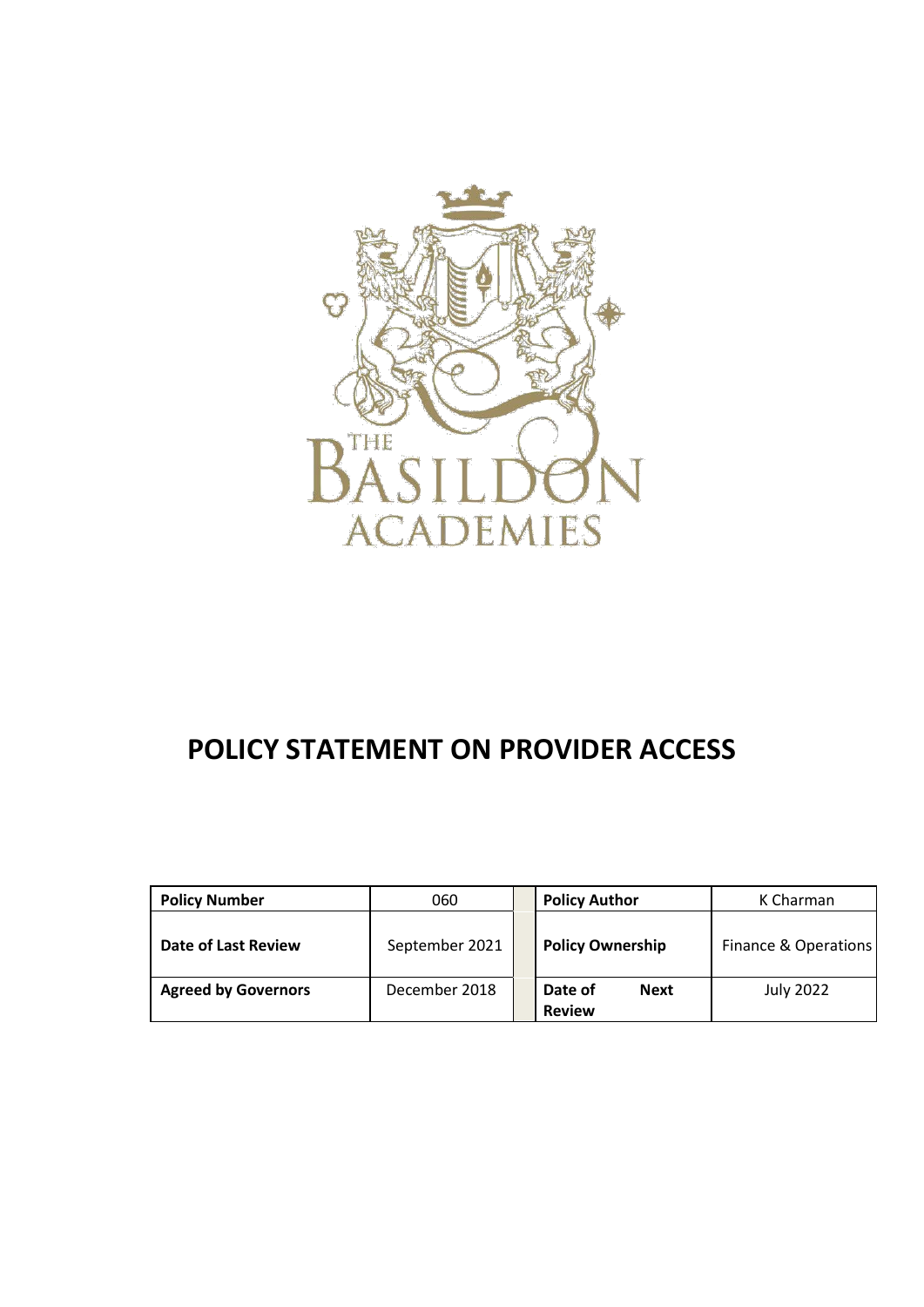# **Introduction**

This policy statement sets out the school's arrangements for managing the access of providers to pupils at the school for the purpose of giving them information about the provider' s education or training offer. This complies with the school's legal obligations under Section 42B of the Education Act 1997.

# **Pupil Entitlement**

All pupils in years 8-13 are entitled:

To find out about technical education qualifications and apprenticeship opportunities, as part of a careers programme which provides information on the full range of education and training options available at each transition point.

To hear from a range of local providers about the opportunities they offer, including technical education and apprenticeships – through options events, assemblies and group discussions and taster events.

To understand how to make applications for the full range of academic and technical courses.

# **Management of provider access requests**

#### **Procedure**

A provider wishing to request access should contact Miss K Charman, Assistant Headteacher, Telephone 01268 552536; Email [kcharman@basildonacademies.org.uk](mailto:kcharman@basildonacademies.org.uk)

#### **Opportunities for access**

A number of events, integrated into the school careers programme, will offer providers an opportunity to come into school to speak to pupils and/or their parents/carers, providing this does not conflict with pupil engagement in Exams, Revision Sessions, Walking Talking Mocks or any other planned session or activity: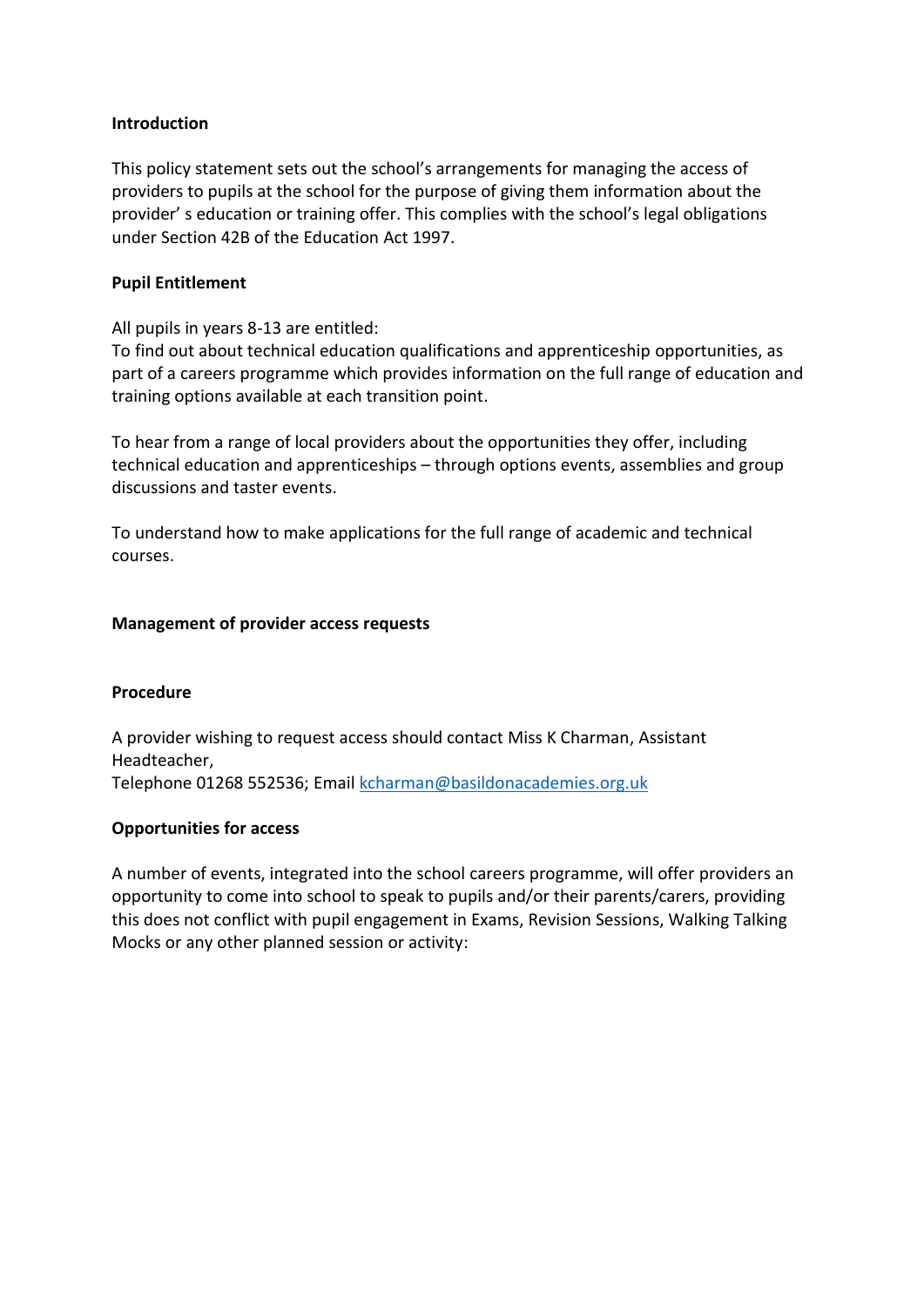|                     | <b>Autumn Term</b>                                       | <b>Spring Term</b>                                                           | <b>Summer Term</b>                                                           |
|---------------------|----------------------------------------------------------|------------------------------------------------------------------------------|------------------------------------------------------------------------------|
| Year 7              | Mentoring                                                | Mentor group sessions<br>- careers and budgeting                             |                                                                              |
| Year 8<br>Mentoring |                                                          | Meeting with careers<br>professional                                         | <b>KS4 Options Evening</b>                                                   |
|                     |                                                          | Mentor group sessions<br>- careers and budgeting                             | Meeting with careers<br>professional                                         |
| Year 9              | Online mentoring - virtual<br>work experience            | Technical/vocational<br>tasters at local<br>college/s, training<br>providers | Technical/vocational<br>tasters at local<br>college/s, training<br>providers |
|                     |                                                          | Mentor group sessions<br>- careers and budgeting                             | <b>University Visits</b>                                                     |
|                     |                                                          | <b>University Visits</b>                                                     |                                                                              |
| Year 10             |                                                          | Life Skills - Work<br>experience                                             | <b>University Visits</b>                                                     |
|                     |                                                          | <b>University Visits</b>                                                     |                                                                              |
| Year 11             | Meetings with careers<br>professional                    | Meetings with careers<br>professional                                        | Meetings with careers<br>professional                                        |
|                     | Assembly - Apprenticeship<br>Hub<br>Post 16 applications | Post 16 applications<br>Post 16 interviews                                   | Confirmation of post<br>16 education<br>destinations for all<br>pupils       |
| Year 12             | Post-18 assembly - higher<br>and degree apprenticeships  | Meetings with careers<br>professional                                        | Meetings with careers<br>professional                                        |
|                     |                                                          | Group sessions: future<br>education, training and<br>employment options      | Group sessions: future<br>education, training<br>and employment<br>options   |
| Year 13             | Workshops - HE and higher<br>apprenticeship applications | Meetings with careers<br>professional                                        | Confirmation of post<br>18 education<br>destinations for all<br>pupils       |